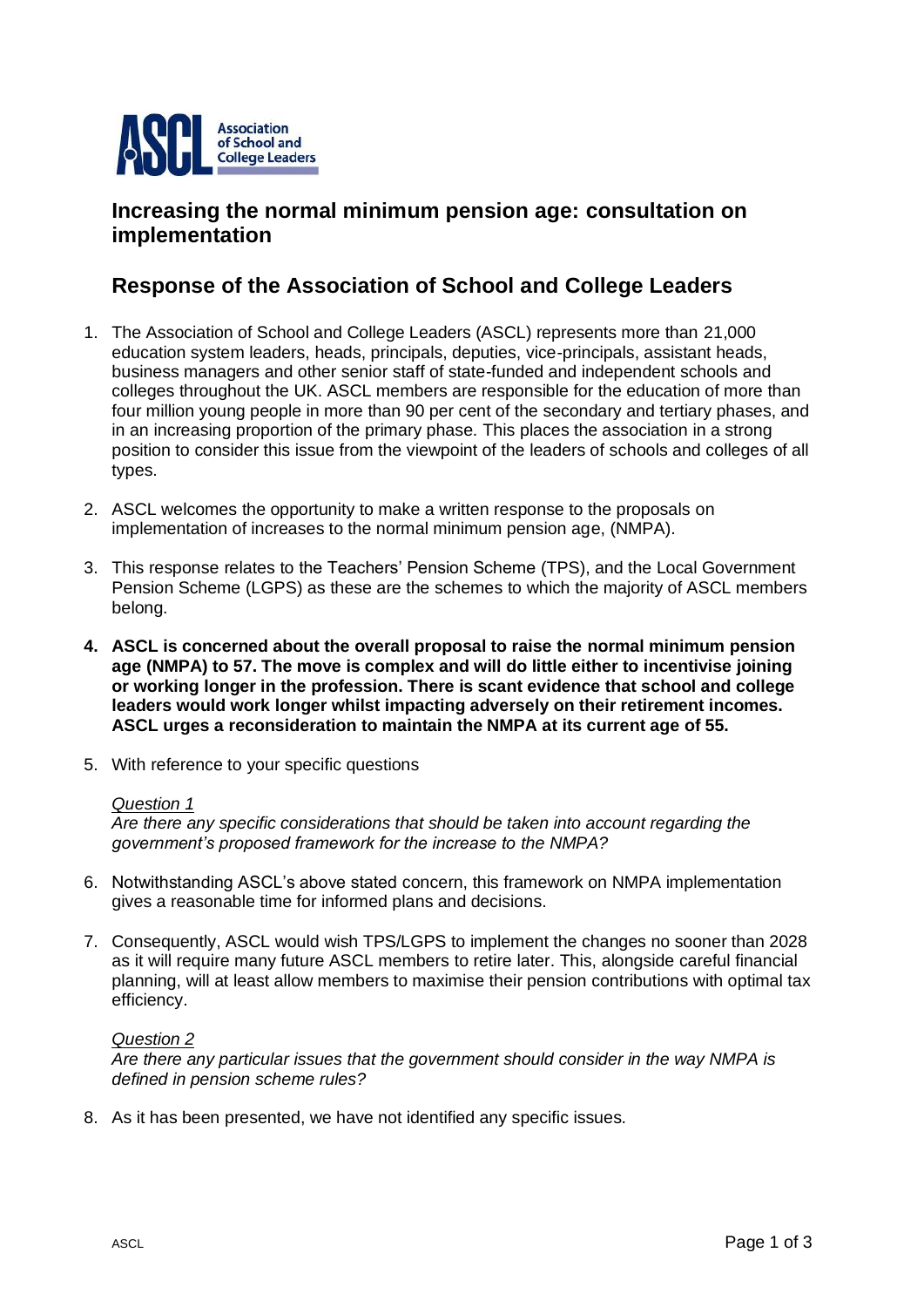9. However, considering the considerable complexity of the remedy we reserve the right to highlight any concerns should they become apparent. Linked to Q6 below, there may be scope for refinement between early retirement and phased retirement as currently defined.

# *Question 3*

*The government proposes that the protected pension age will apply to all the member's benefits under the scheme (if the conditions for a protected pension age are met), not just those benefits built up before 2028. Are there any other alternative options or issues the government should consider around the treatment of accrued and future pension savings?* 

10. ASCL supports the approach taken in the consultation to protect all benefits for current members. However, the 11 February 2021 date is retrospective and unhelpful. ASCL would ask for a new, future date to be cited in the final proposal, post response and legislation.. The protection structure will caveat ASCL members who currently have a right to take benefits at the present NMPA. However, it should be clear that the protection applies within public sector club transfer for individuals, not just block transfer, else it limits flexibility of deployment and career progression effectively within the same education sector.

# *Question 4*

*Are there any issues associated with schemes informing members who meet the conditions of their rights to a protected pension age?* 

- 11. Communicating the NMPA changes clearly to members is critical to them understanding these complex changes.
- 12. Member engagement on what it means to them, complemented by clarity on pension scheme design will alleviate misunderstanding. This is particularly pertinent contrasting ongoing membership with new membership and later entrants to the profession.
- 13. Moreover, members will need to ascertain how the different rules may apply to the different pensions they may have. Crucially, job-changers will have to beware not losing protected rights to access a pension at a lower NMPA. There should be insistence within legislation that full protection applies across and within the entire public sector club transfer. For reasons given above, ASCL would wish individual protection within the Transfer Club, not simply block transfer.

# *Question 5*

*Are there any circumstances why the increase in NMPA may impact on pension flexibility (which was introduced following the 2014 consultation on "Freedom and Choice in Pensions")?* 

14. Within the context of the Defined Benefit schemes core to ASCL members, we have not identified any specific issues. However, considering some members have secondary Defined Contribution pensions, we reserve the right to highlight any concerns should they become apparent.

# *Question 6*

*Are there any implications the government should consider by not requiring that all scheme benefits must be crystallised on the same day as a condition for a protected pension age?* 

15. We are supportive of this proposed policy change, and broadly in agreement with the approach taken. This will engender greater opportunity for members in making their decision when the benefit is due for payment on known entitlements, with a greater degree of certainty. Moreover, we welcome the removal of the token one-day retirement currently